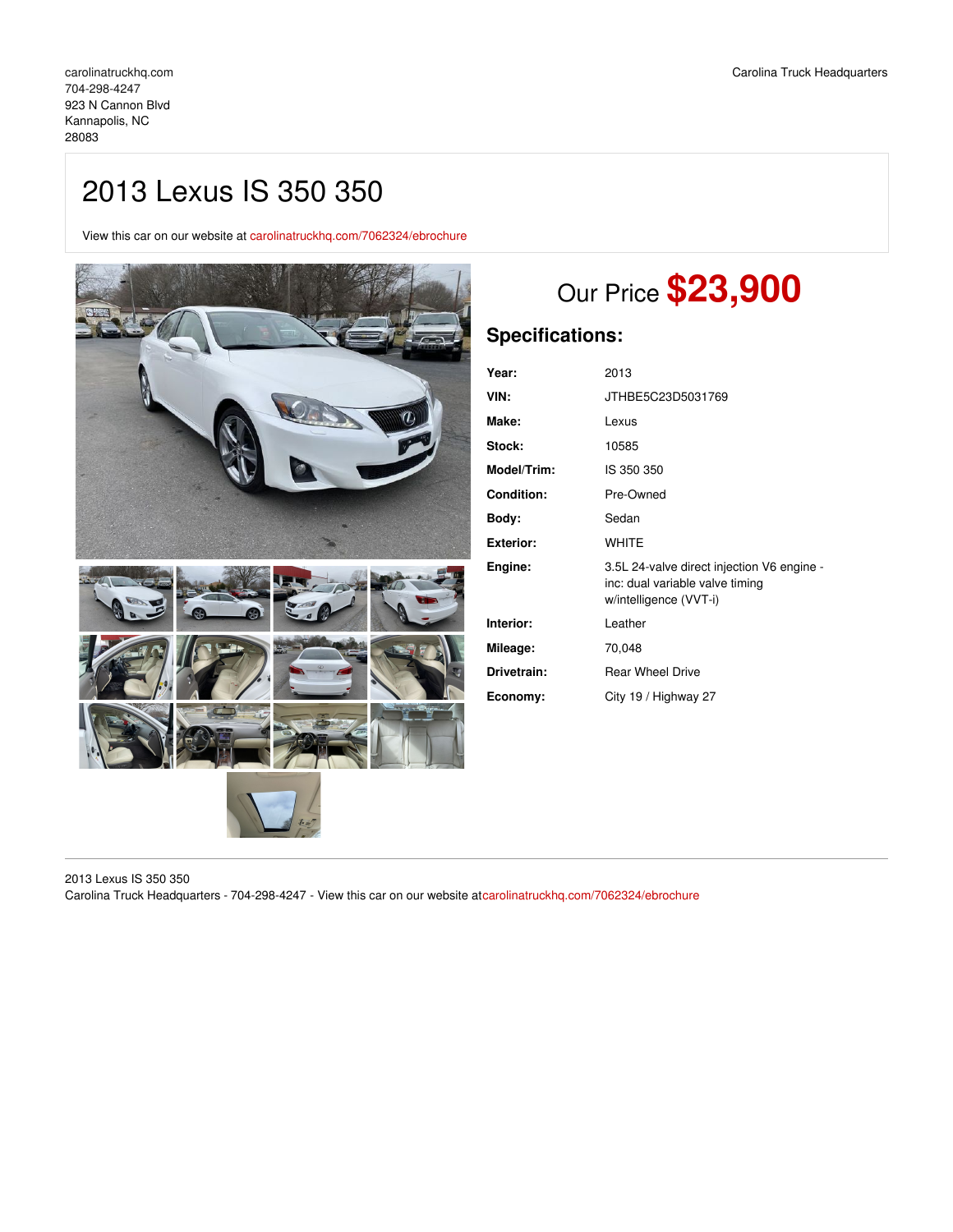

#### 2013 Lexus IS 350 350

Carolina Truck Headquarters - 704-298-4247 - View this car on our website at[carolinatruckhq.com/7062324/ebrochure](https://carolinatruckhq.com/vehicle/7062324/2013-lexus-is-350-350-kannapolis-nc-28083/7062324/ebrochure)

## **Installed Options**

## **Interior**

- 10-way pwr front bucket seats -inc: leather seat trim, pwr lumbar, height-adjustable headrests
- Rear bench seat w/trunk pass-through- Foldable rear headrests
- Front center console -inc: sliding armrest, storage box, USB & aux input, pwr outlet
- Rear seat w/console, dual cupholders- Carpeted floor mats- Illuminated scuff plates
- Tilt/telescopic leather steering wheel w/audio/phone/display controls
- Optitron gauges -inc: speedometer, tachometer, fuel level, coolant temp
- Exterior temp gauge- Digital clock- Remote-linked window & moonroof opening
- Pwr windows -inc: auto-up/down, jam protection- Retained accessory pwr
- Pwr door locks -inc: anti-lockout, speed-sensitive auto lock/unlock
- Lexus personalized settings (LPS)
- SmartAccess remote keyless entry -inc: lock, two-stage unlock, trunk open, panic feature, volume-adjustable tone, rolling code tech
- HomeLink programmable garage door opener- Cruise control
- Illuminated trunk & fuel filler door release
- Vehicle theft-deterrent system w/engine immobilizer
- Dual-zone automatic climate control -inc: interior air filter, smog sensor, auto recirculation mode
- Rear window defogger w/timer- Cigarette lighter & ashtray
- Black metallic finish interior accents- Leather-trimmed interior
- Electrochromic rearview mirror w/compass- Dual sun visors w/vanity mirrors
- Lighting -inc: door courtesy, glovebox, trunk, front/rear dome & lighting, LED map, outside mirror button controls, illuminated entry
- Leather-trimmed shift knob- Front door storage pockets- Front seatback pockets
- (2) front/(2) rear assist grips- Retractable coat hooks

### **Exterior**

- 17" split-spoke aluminum alloy wheels- P225/45R17 all-season front tires
- P245/45R17 all-season rear tires- Temporary spare tire